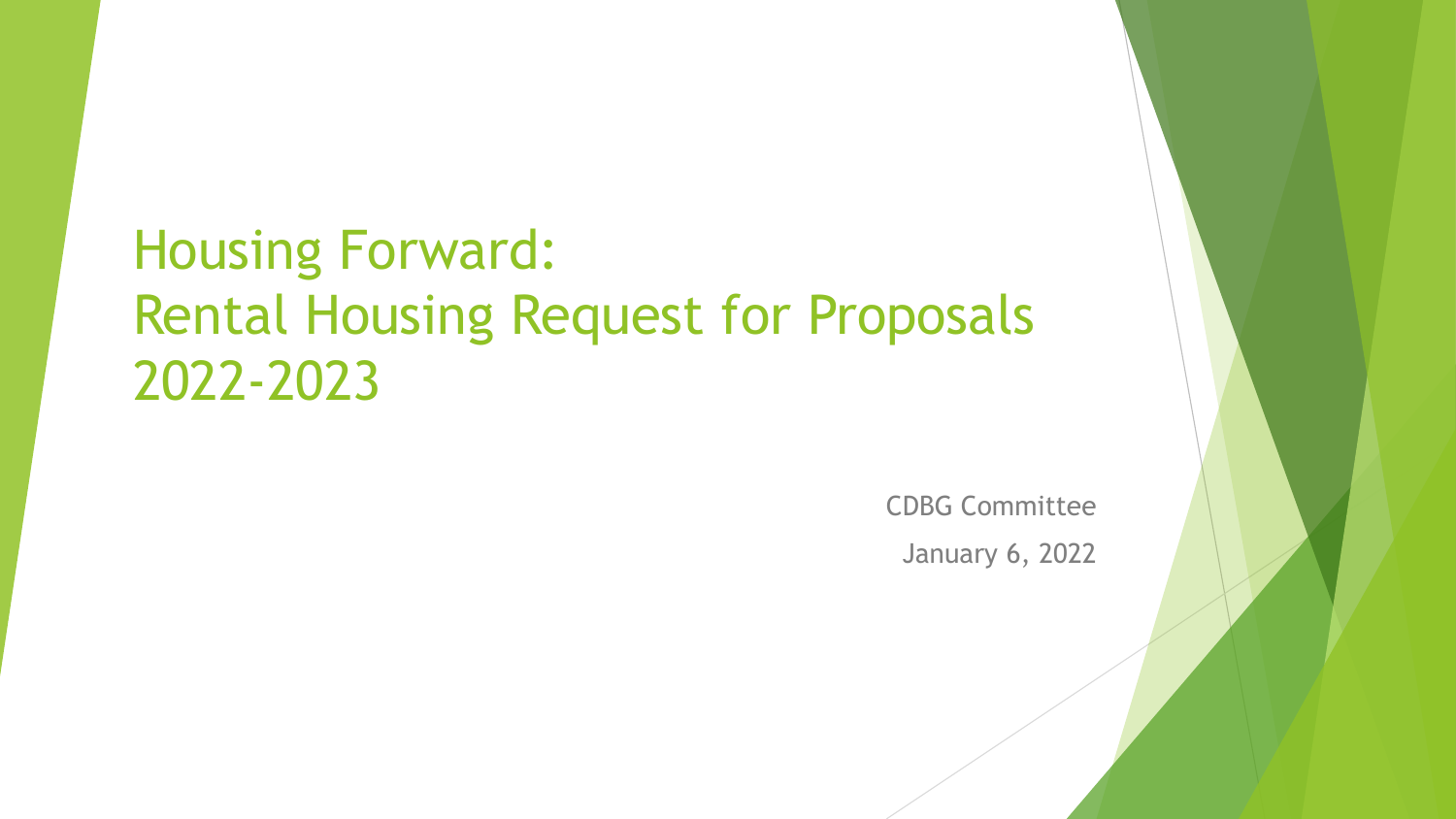#### Housing Forward: Rental Housing RFP Goal

Increase the **quantity** of safe, quality, **affordable rental housing** throughout the City particularly in locations that are well served by **transit** and are proximate to places of **employment**, **schools**, **parks**, **health care** & other basic amenities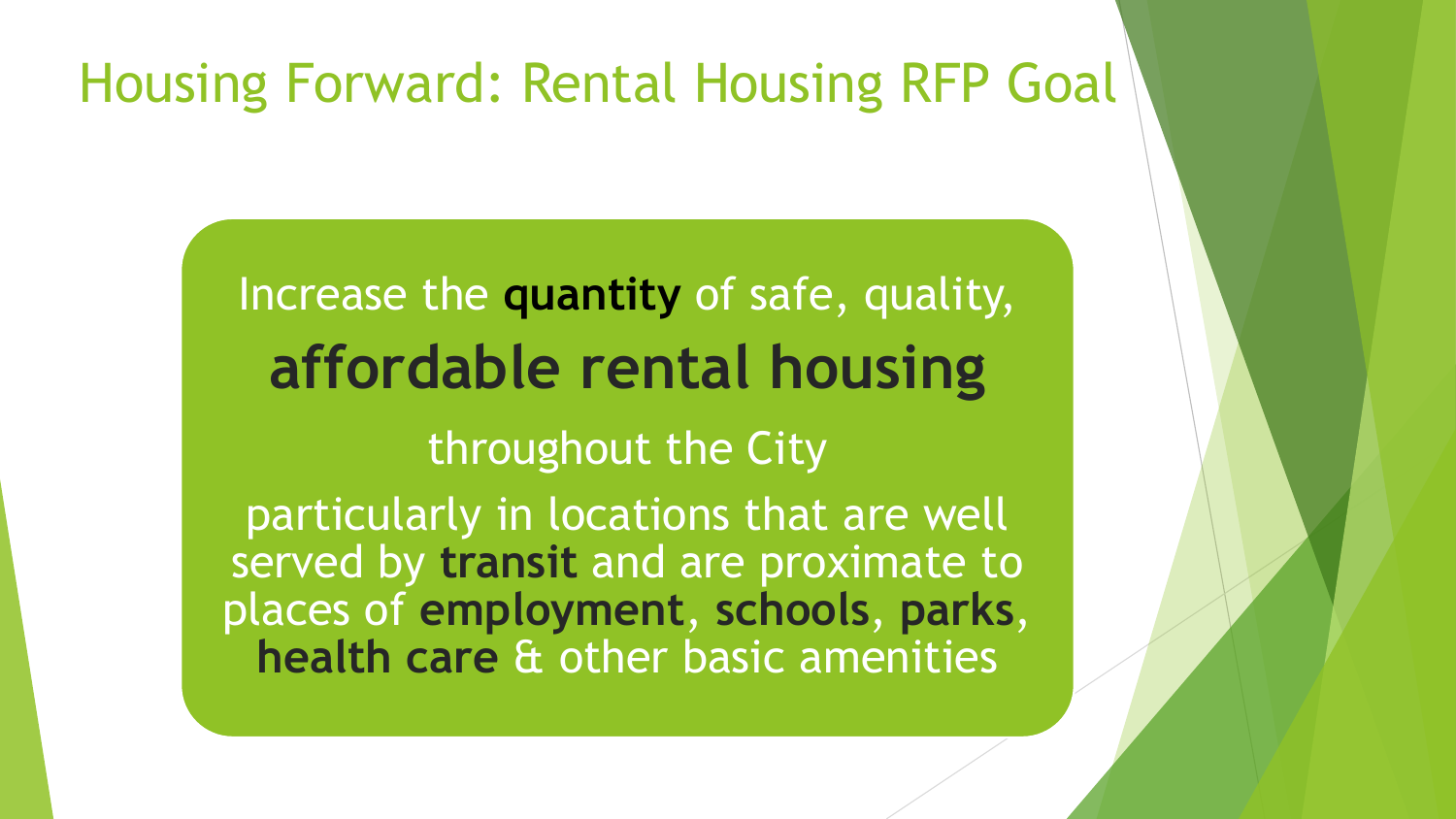#### Housing Forward: Rental Housing RFP Goals

- **1. Increase the supply** of safe, quality, affordable rental housing that ensures long-term affordability and sustainability. *NEW CONSTRUCTION*
- **2. Preserve existing** income- and rent-restricted rental housing to ensure long-term affordability and sustainability. *PRESERVATION*
- **3. Improve the existing rental housing stock** in targeted neighborhoods through acquisition/rehab to ensure longterm affordability and sustainability. *REHAB*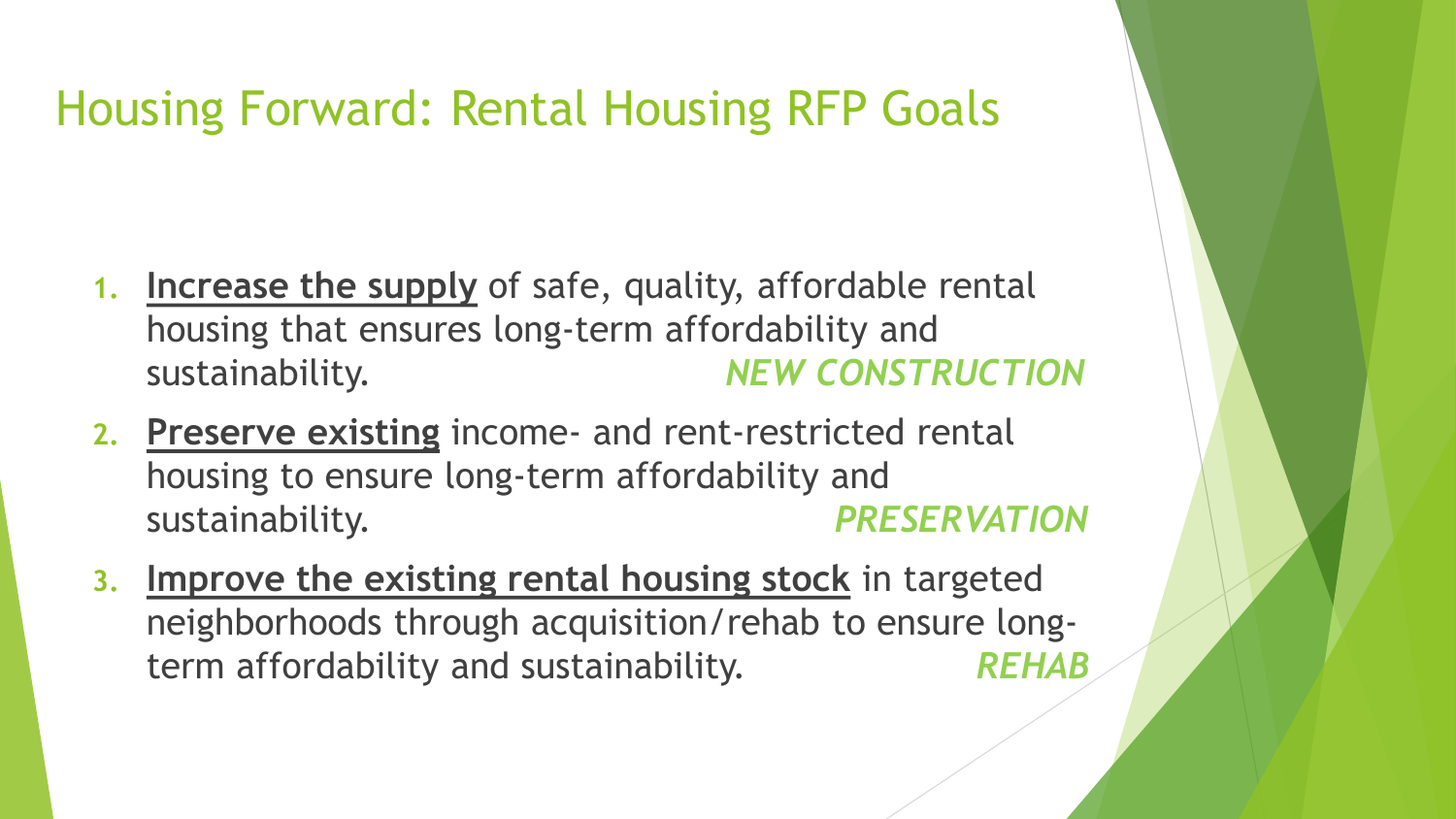# Highlights of Changes Since 2020 RFP

**D** Updates:

- **EXA** "License to hunt" allowed in specific areas of interest to the City
- For-profit developer consideration
	- **Maintaining Non-profit preference**
- Potential longer term affordability for wavier of shared appreciation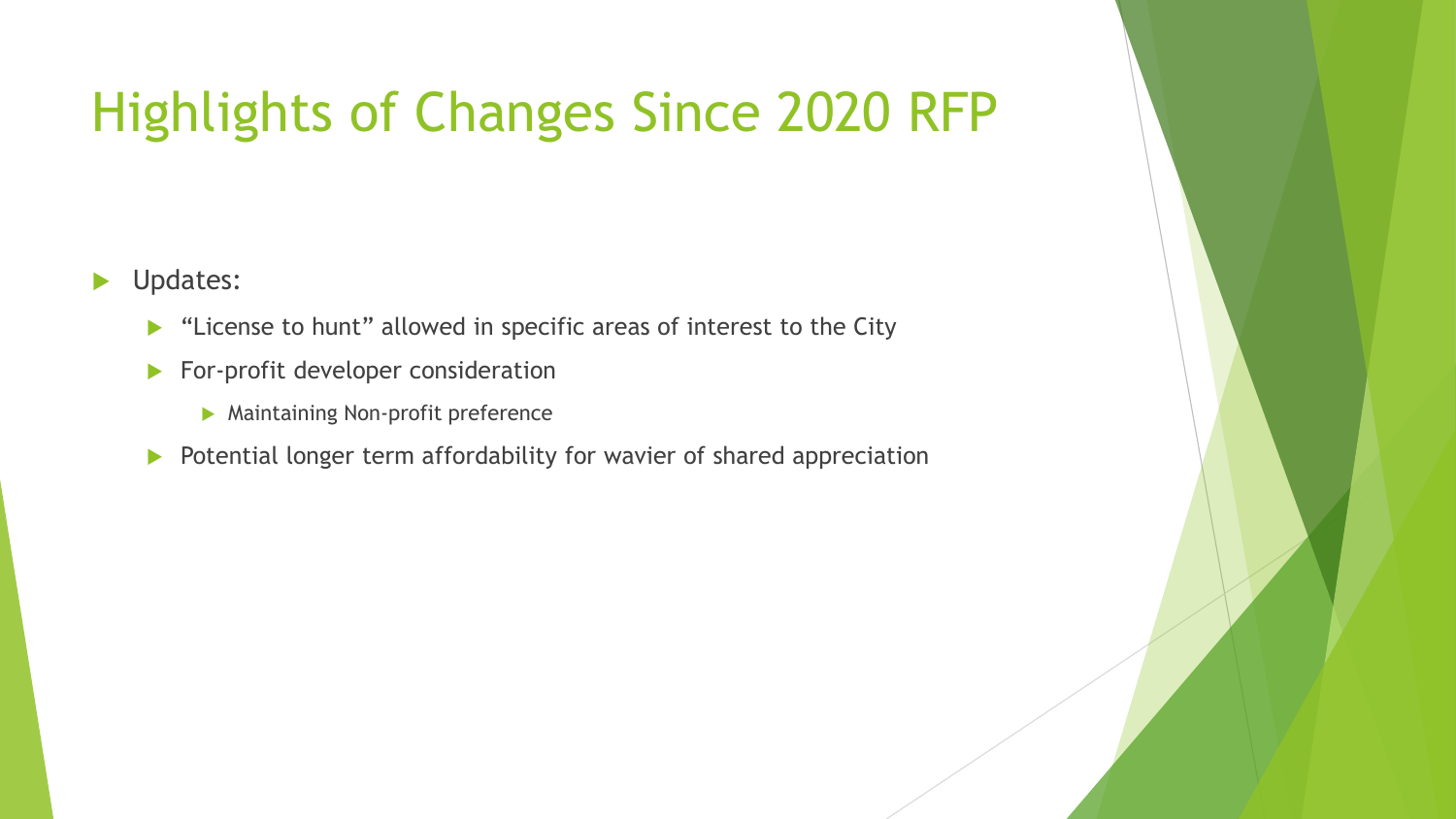# Evaluating Requirements & Preferences

- Requirements:
	- Applications must meet **all** eligibility criteria outlined in the RFP
	- Applicants that are willing to accept federal funds must also meet all federal requirements either at time of application or prior to a commitment of funds
	- Proposals that do not meet these threshold criteria will be disqualified and deemed ineligible for funding
- Preferences:
	- Applicants may desire to meet one or more of the RFP's preferences in order to make application more competitive
	- Staff has designed these preferences so they align with Citywide priorities
		- $\triangleright$  Sustainability, access to frequent transit, marketing to vulnerable populations, etc.
	- **Proposals that commit to more preferences typically score better, but staff analyzes** application to ensure applicant is not just "checking the box"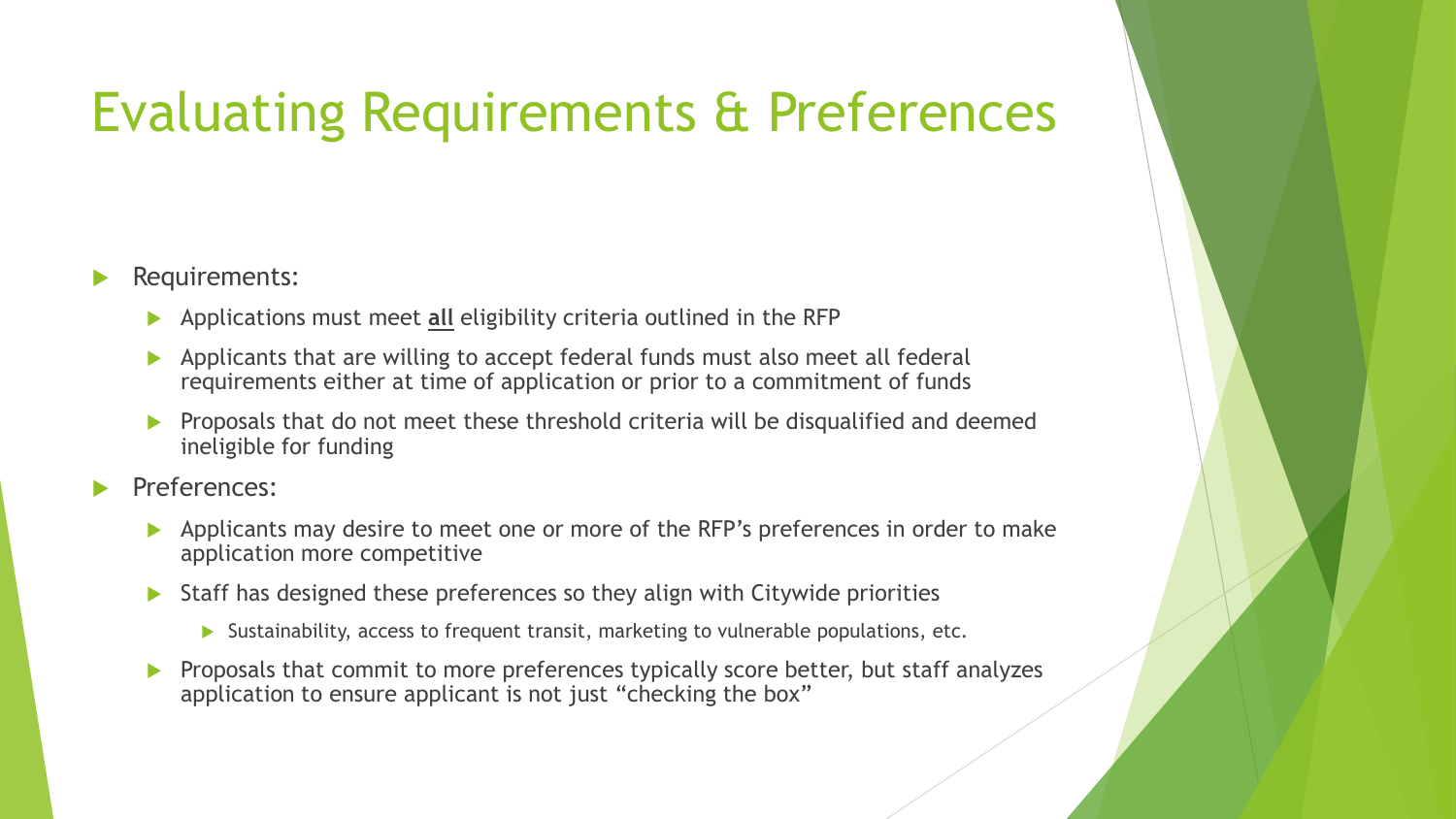## Evaluating "Capacity"

- CDD staff must evaluate agency capacity for organizations seeking federal funds
- Financial capacity refers to the ability of an agency to undertake a project as proposed and/or having sufficient funds to operate a program as presented to CDD
	- $\blacktriangleright$  Is the organization financially stable and healthy?
	- ▶ How likely is the organization to default on its debts/financial obligations?
- Staff capacity refers to evaluating whether the agency has sufficient personnel with knowledge and experience with implementing a proposed development or program
	- Are there staff employed by the agency that have carried out similar programs in the past?
	- Are there enough staff employed or retained by the agency to operate this program without disruption to its other operations?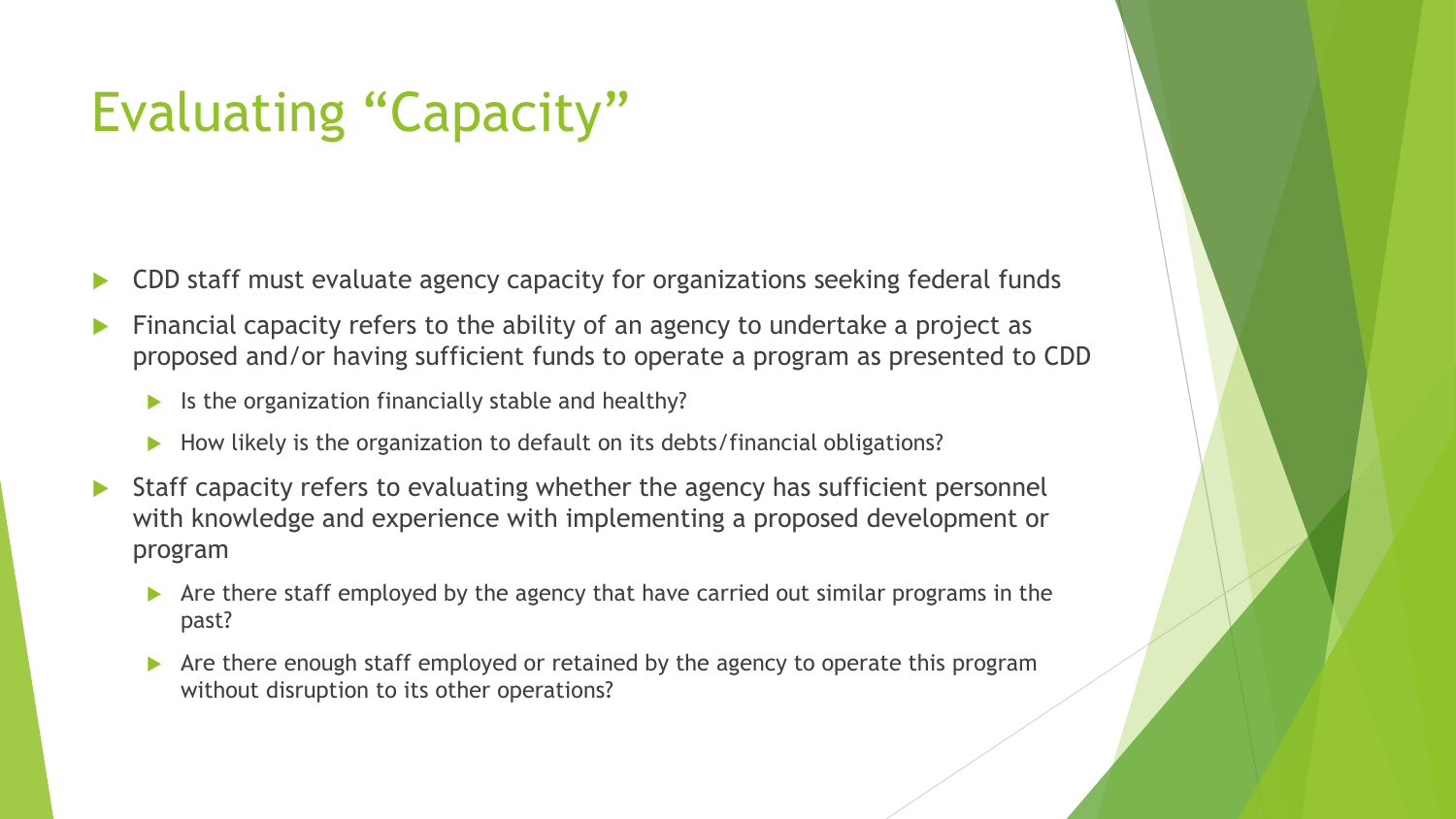# Underwriting Applications

- CDD staff have a fiscal responsibility and a federal requirement to underwrite applications for funding
- Underwriting is the process of staff comparing the financial assumptions and funding requests submitted by applicants against industry standards and federal guidelines for reasonable costs
- The City underwrites applications to ensure that responsive proposals are not over-subsidized (i.e. receive more funds than is necessary)
	- Sources & Uses: Staff evaluate expenses (uses) of the project to see how the project budget will be spent. We also make sure that the applicant is maximizing all available financing to ensure City subsidy is truly used to fill a "gap"
	- Leveraging: City funds are intended to be used as gap financing, so staff makes sure that the applicant is providing some of their own equity to fund the project and is maximizing the debt for which the project is eligible
	- Risk: No project is ever risk-free. Underwriting helps City mitigate the risks of investing funds in projects that are not feasible or may be likely to default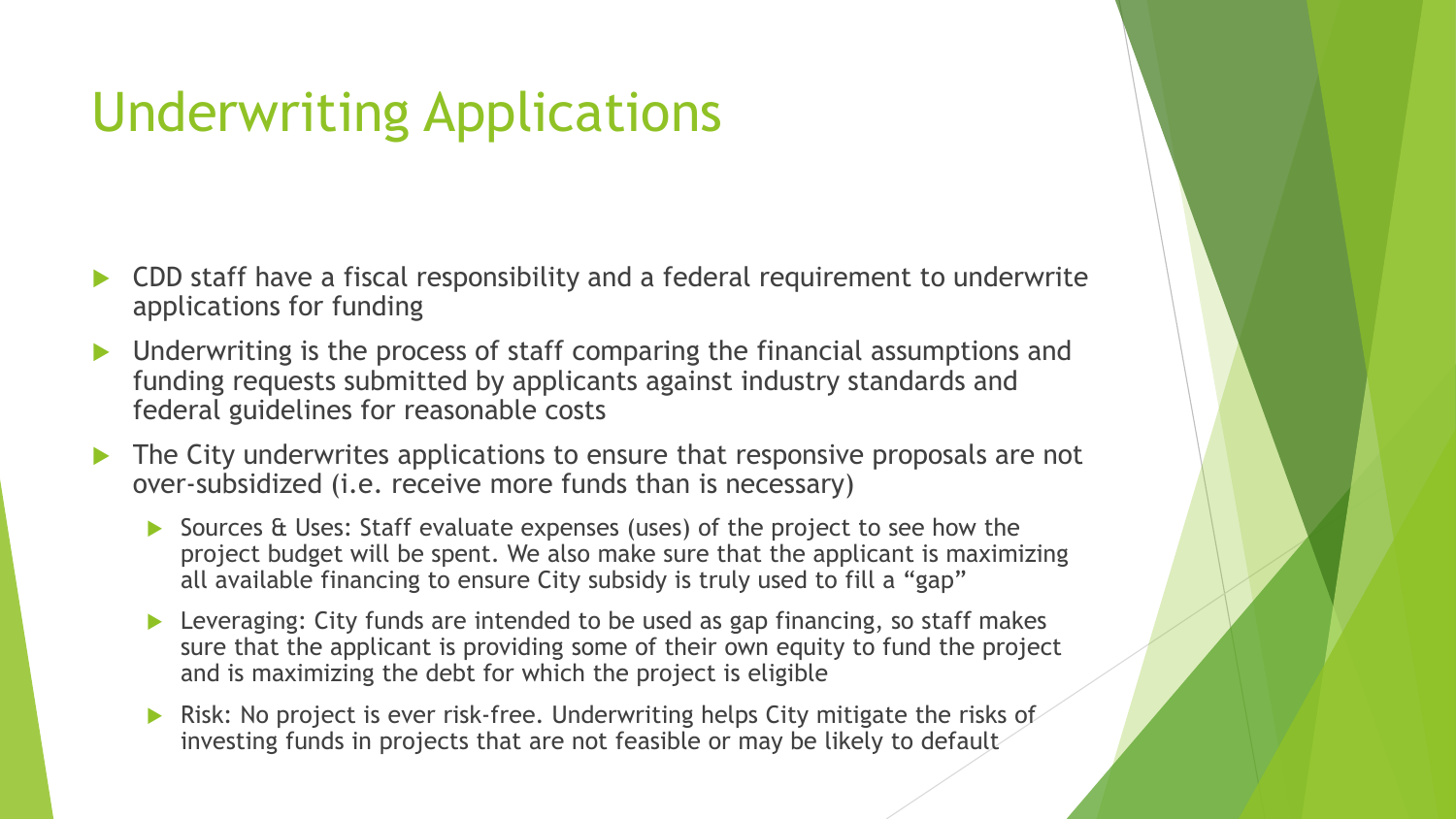### Evaluating Risks

- In addition to financial risks, there are several other sources of risk staff must consider when reviewing applications
	- ▶ Compliance: If a project that receives federal funding is out of compliance, the City faces numerous risks. Federal government may require repayment of all funds invested (and repaid funds must be from non-federal sources).
	- Relocation: Projects that will displace existing residents for rehab/construction must strictly adhere to URA, extending predevelopment timeline and increasing project costs. Awarded applicants that do not correctly document the process, sign statements in offers to purchase, or provide necessary payments to residents could be subject to lawsuits.
	- General real estate risk: Real estate development/investment is risky and subject to the economic/market cycles. City mortgage typically takes a junior position and may not be repaid in the event of foreclosure. If property is foreclosed on by senior lender, property may lose affordability (temporarily or permanently).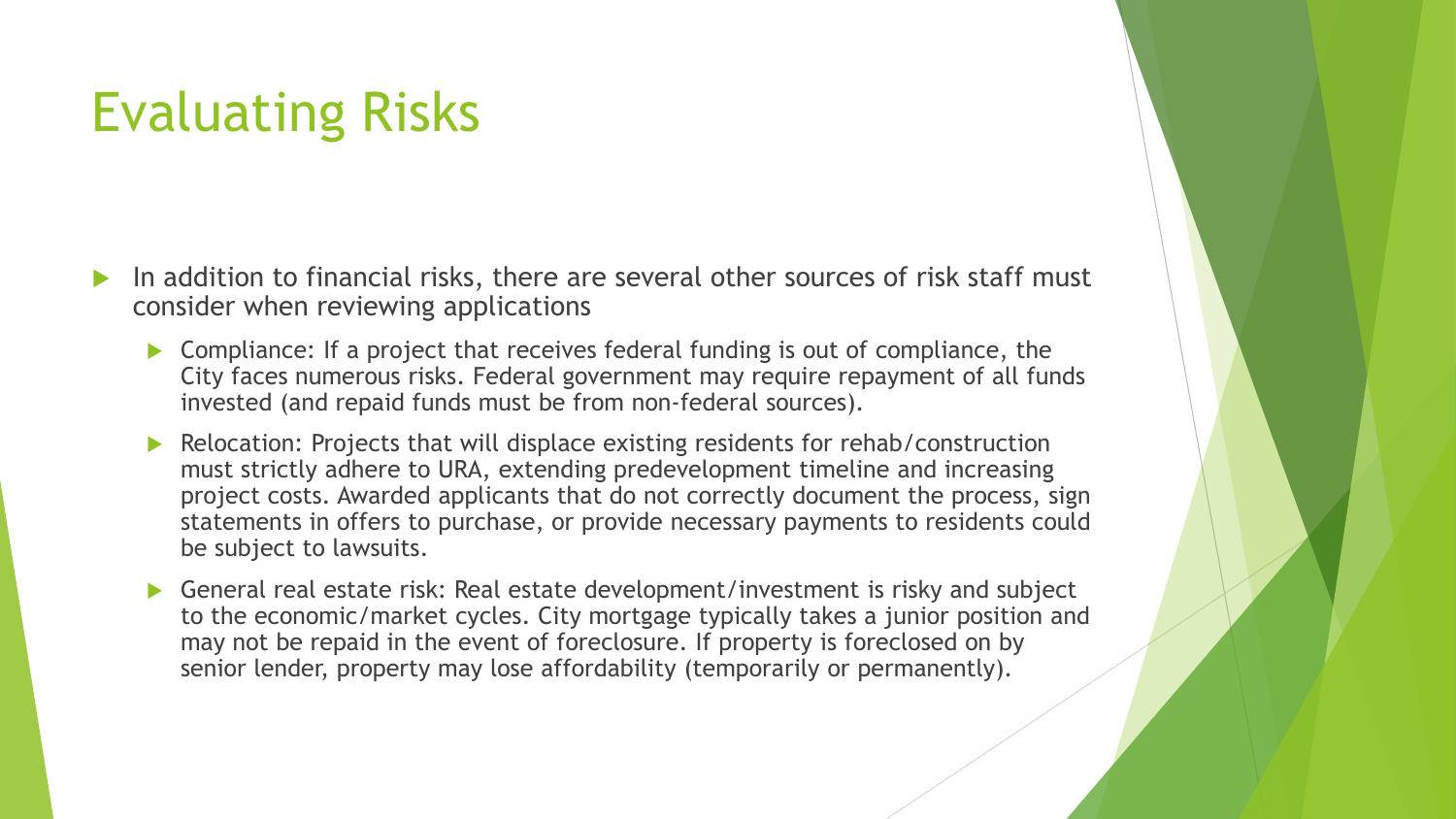## RFP Scoring Criteria

- Scoring criteria are developed for housing development, housing services, and homebuyer education proposals
- These criteria are meant to guide internal staff discussion
	- Award recommendations are **not** based on the score an application receives, in whole or in part
	- Scoring criteria do provide a foundation to discuss the merits of certain proposals over others based on location, financial feasibility, and the degree to which the application is responsive to preferences outlined in the RFP
- Criteria are weighed differently based on the importance of those preferences to the RFP and the community
- Not strictly relying on scoring to make decisions allows for more creative proposals and keeps the door open to agencies new to the City's process